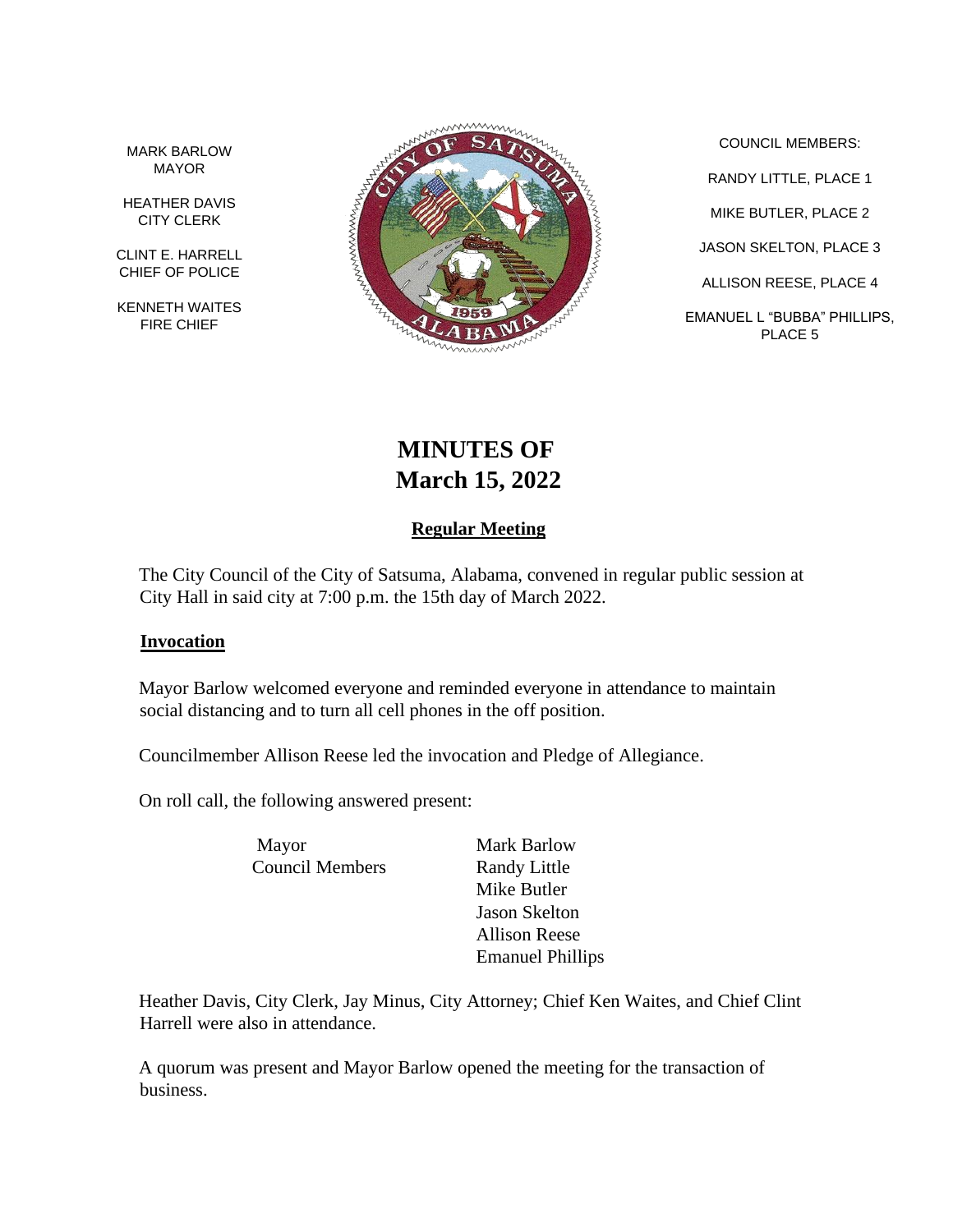#### **Agenda**

On a motion made by Councilmember Skelton to add items "g", "h", "i" and seconded by Councilmember Little, the motion carried unanimously and the agenda was passed.

#### **Approval of Minutes**

Mayor Barlow presented the minutes from the Regular Meeting held on March 8, 2022. Councilmember Skelton made a motion to approve the minutes as presented. Councilmember Little seconded the motion and the motion carried unanimously.

#### **Recognitions**

None

#### **Visitors**

Judy Callen came before Council to request a fee waiver for renting Steele Creek Lodge on May 18, 2022 to host the Gator Senior Guy's lunch. A motion to waive the rental fee and for the clean up fee of \$125 to be paid was made by Councilmember Reese and seconded by Councilmember Little, with all voting "aye" Council unanimously approved and the motion carried.

### **Mayor's and Council's Reports:**

#### **Mayor's Report**

Mayor Barlow expressed his condolences to several families on the death of their loved ones throughout the City of Satsuma.

Mayor Barlow stated the fence at Lion's Park on the side of Plateau needs to be addressed. He will have Travis Jones look into getting some quotes and will be reporting back to the Council.

Mayor Barlow reported there is a vacancy with Satsuma City School Board. The applications will be available until March 31, 2022 at 5P.M. at City Hall.

Mayor Barlow reported that the annual audit from the Water Board was received and everything looked good.

Mayor Barlow stated some improvement was done to the roadway at Oak and South Oak Drive.

Mayor Barlow stated the road grader has been scheduled with the county for Saturday March 19, 2022.

Mayor Barlow stated with the price of fuel going up that budget may need to be amended but he will keep looking at the charges.

### **Public Services – Councilmember Little**

Councilmember Little didn't have anything to report at this time.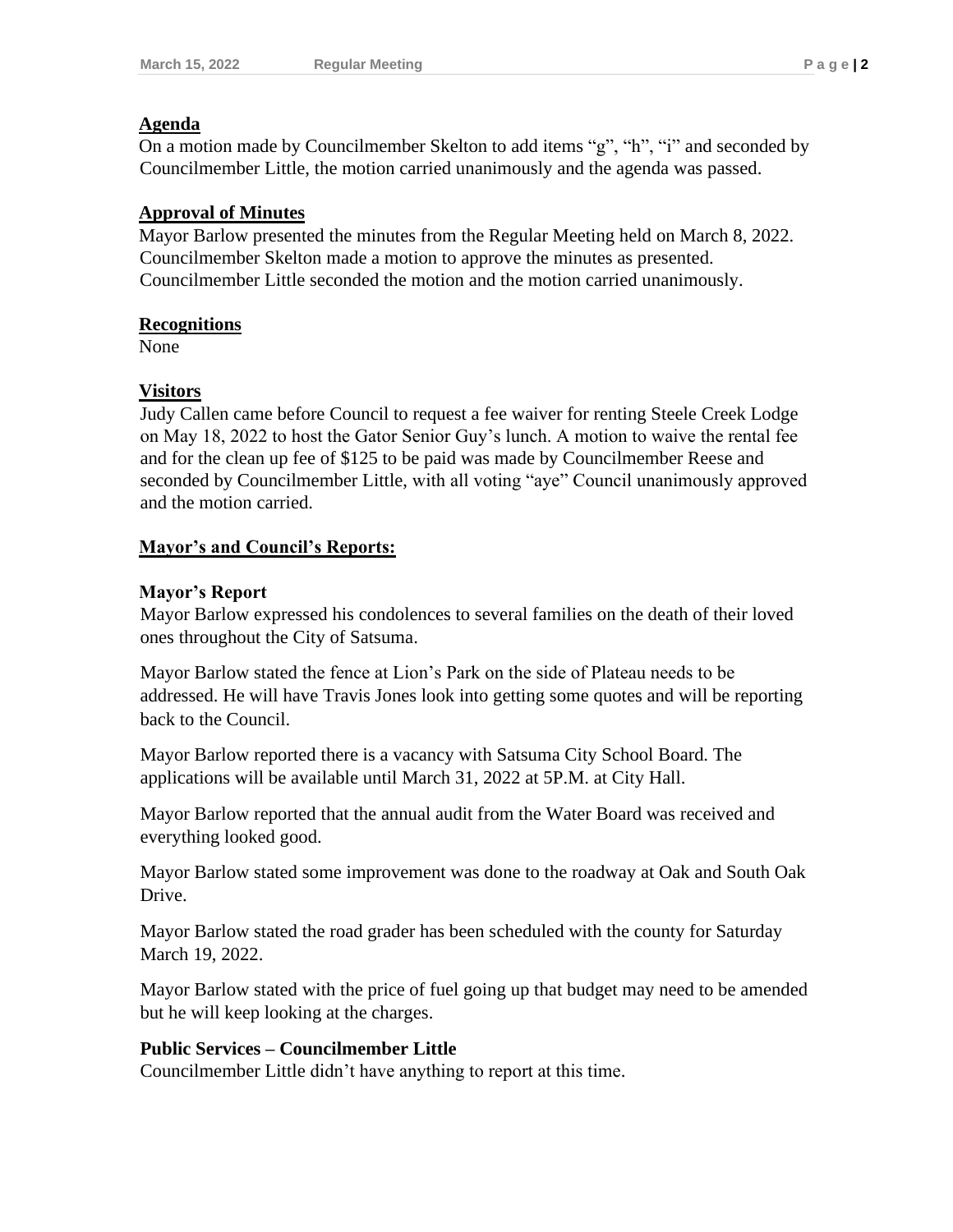#### **Public Safety – Councilmember Butler**

Councilmember Butler stated that Chief Waites has applied for a grant for the fire department from the State of Alabama in the amount of \$10K.

#### **Administration – Councilmember Skelton**

Councilmember Skelton stated the prom promise would be held on March 16, 2022 at the high stadium parking lot and that Heather Davis will be attending class the last week of April.

#### **Parks & Recreation – Councilmember Reese**

Councilmember Reese asked Mayor Barlow for an update on the tennis courts. She also asked for an update from Mayor Barlow about the entrance signs and them being repaired. She stated that since insurance money was received, she would like to see this completed.

Councilmember Reese stated she would like to see an update on the LED lighting at the parks.

Councilmember Reese mentioned that the parks budget has some line items at 100% because the season for those parks have not yet started.

#### **Public Works – Councilmember Phillips**

Councilmember Phillips stated that all of the striping done by public works looks good throughout the city.

### **Items for Consideration**

#### **A. Consideration of payment of the bills in the amount of \$30,937.40**

On a motion by Councilmember Skelton and seconded by Councilmember Butler with all voting "aye" Council unanimously approved and the motion carried.

#### **B. Discussion and consideration resignation of Jeffery Reeves as a part-time police officer effective March25, 2022 in good standing.**

On a motion by Councilmember Butler and seconded by Councilmember Skelton with all voting "aye" Council unanimously approved and the motion carried.

#### **C. Discussion and consideration of purchasing two zero turn lawn mowers from Saraland Lawn and Garden in the amount of \$19,943.42 each.**

On a motion by Councilmember Phillips and seconded by Councilmember Little with all voting "aye" Council unanimously approved and the motion carried.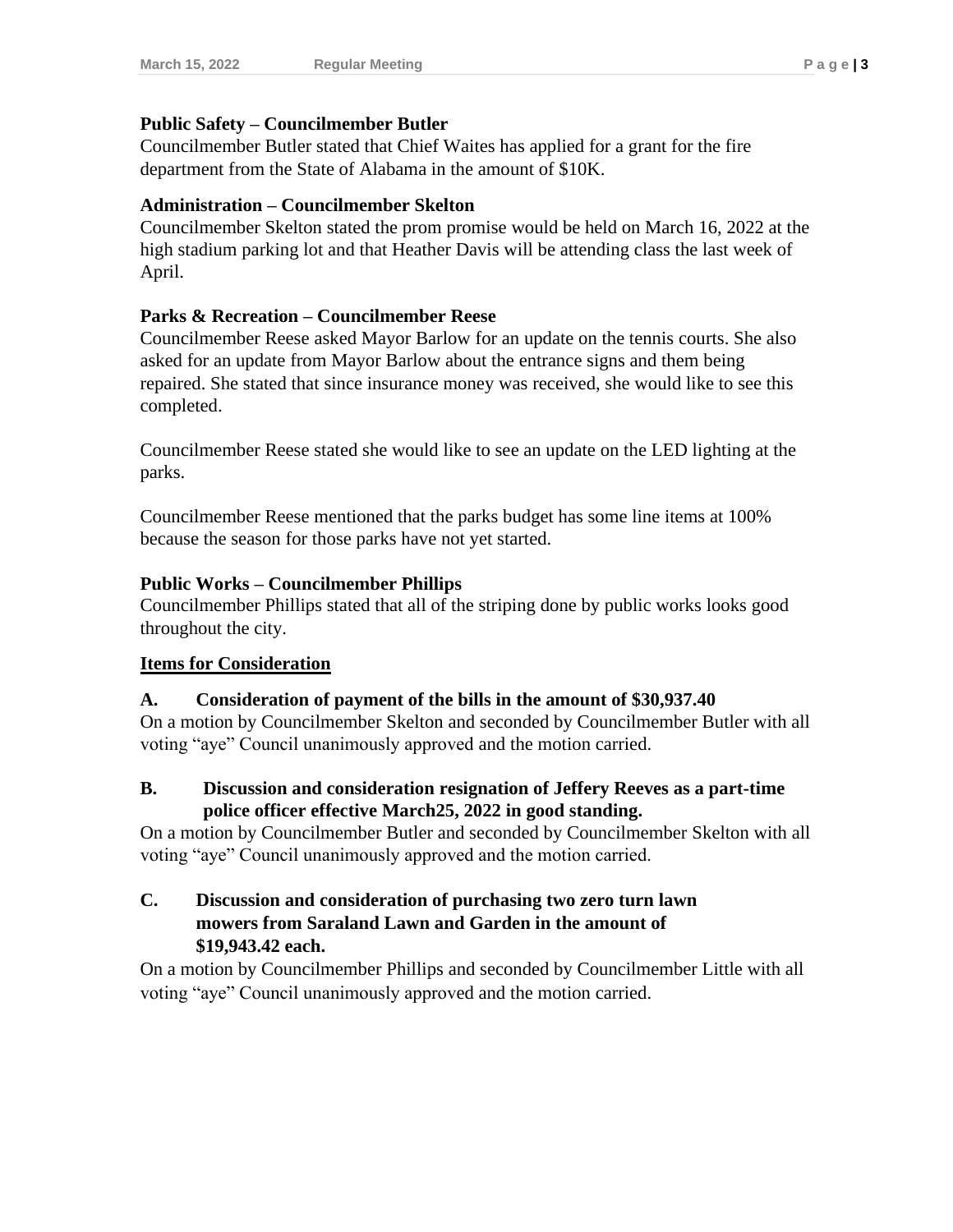### **D**. **Discussion and consideration of Union Chapel to renew the original contract with Satsuma Women's Club.**

On motion by Councilmember Little and seconded by Councilmember Skelton, with all voting "aye", council unanimously approved and the motion carried.

## **E. Discussion and consideration of bids for cleaning services at Steele Creek Lodge.**

On motion by Councilmember Skelton to table this item until after the work session and seconded by Councilmember Reese with all voting "aye" council unanimously approved and the motion carried.

## **F. Discussion and consideration of increasing rental fees for Steele Creek Lodge.**

On motion by Councilmember Skelton to table this item until after the work session and seconded by Councilmember Reese with all voting "aye" council unanimously approved and the motion carried.

## **G. Discussion and consideration of sending a letter of intent to purchase a SSV Tahoe for the Fire Department from Donohoo.**

On motion by Councilmember Skelton and seconded by Councilmember Butler, with all voting "aye", council unanimously approved and the motion carried.

# **H. Discussion and consideration to give Mayor Barlow authority to sign ADEM permit for the MS4 report.**

On motion by Councilmember Skelton and seconded by Councilmember Little, with all voting "aye", council unanimously approved and the motion carried.

## **I. Discussion and consideration of setting a work session on March 22, 2022 at 5:30 to discuss Steele Creek Lodge.**

On motion by Councilmember Skelton and seconded by Councilmember Butler, with all voting "aye", council unanimously approved and the motion carried.

# **J. Executive Session to discuss contract issue on a contact employee.**

On motion made by Councilmember Reese and seconded by Councilmember Phillips with all voting "aye" council went into executive session at 7:45P.M. Council reconvened at 8:12P.M. No action taken at this time.

## **Resolutions, Ordinances, Orders & Other Business**